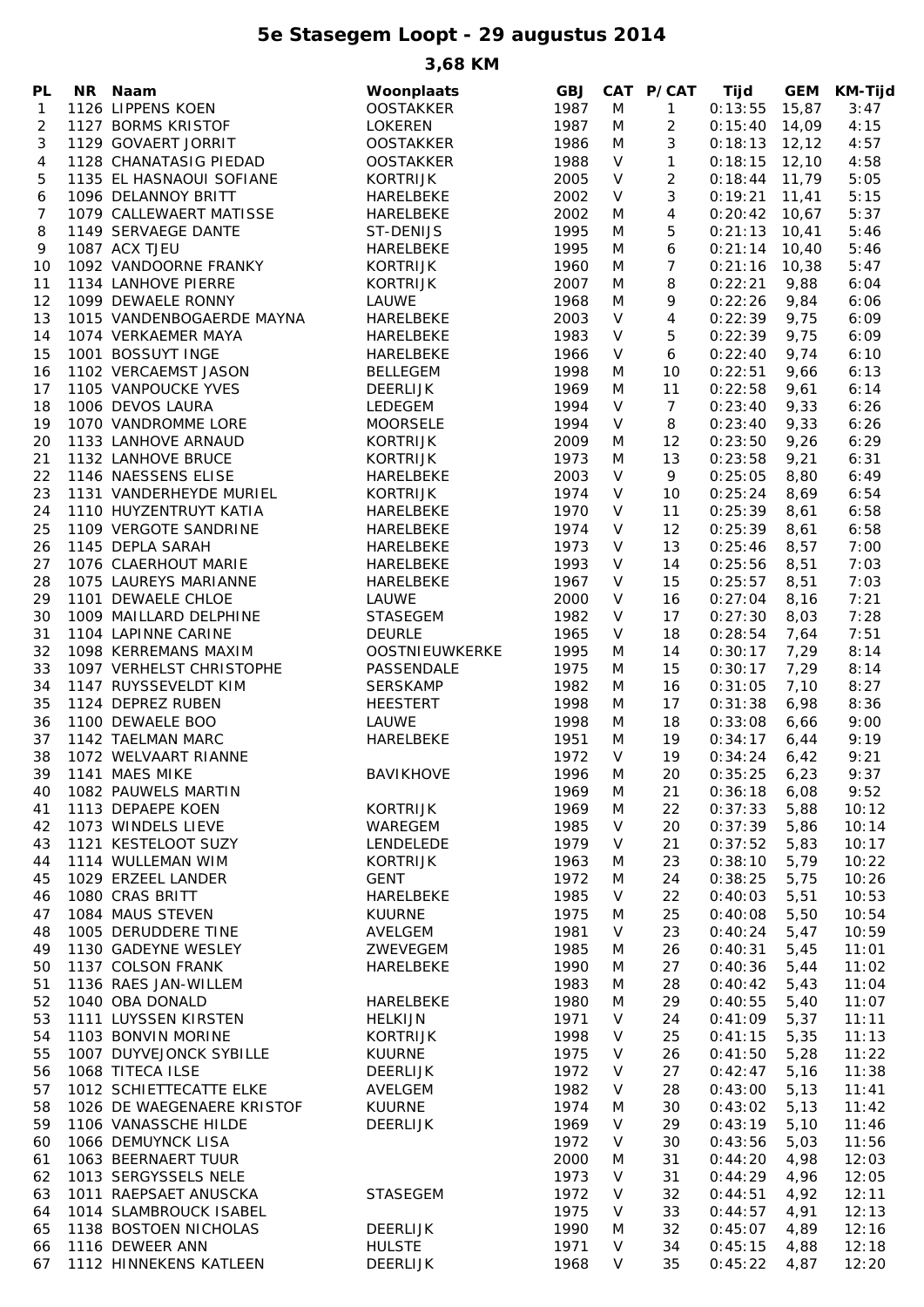| PL  | NR Naam                          | Woonplaats       | <b>GBJ</b> | <b>CAT</b> | <b>P/CAT</b> | Tijd    | <b>GEM</b> | <b>KM-Tijd</b> |
|-----|----------------------------------|------------------|------------|------------|--------------|---------|------------|----------------|
| 68  | 1143 HANSSENS KATRIEN            | HARELBEKE        | 1970       | V          | 36           | 0:46:33 | 4,74       | 12:39          |
| 69  | 1144 VERVAEKE MICHELLE           | HARELBEKE        | 1995       | V          | 37           | 0:46:43 | 4,73       | 12:42          |
| 70  | 1139 VERHELST DIMITRI            | <b>HARELBEKE</b> | 1990       | M          | 33           | 0:47:07 | 4,69       | 12:48          |
| 71  | 1091 LENOIR MAARTEN              | MERELBEKE        |            | M          | 34           | 0:47:50 | 4,62       | 13:00          |
| 72  | 1057 VANNESTE HUBBE              | <b>KORTRIJK</b>  | 1980       | M          | 35           | 0:47:51 | 4,61       | 13:00          |
| 73  | 1042 REMMERIE STEVE              | HARELBEKE        | 1973       | M          | 36           | 0:48:03 | 4,60       | 13:03          |
| 74  | 1010 MALFAIT ISABEL              | <b>STASEGEM</b>  | 1970       | V          | 38           | 0:48:07 | 4,59       | 13:05          |
| 75  | 1055 VANHOUCKE JEFFREY           | <b>OTEGEM</b>    | 1977       | M          | 37           | 0:48:09 | 4,59       | 13:05          |
| 76  | 1038 MESSELIER CRIS              | <b>KUURNE</b>    | 1970       | M          | 38           | 0:48:54 | 4,52       | 13:17          |
| 77  | 1090 LIBEER SOFIE                | HARELBEKE        | 1978       | V          | 39           | 0:49:28 | 4,46       | 13:27          |
| 78  | 1083 BROECKMANS VALERIE          | HARELBEKE        | 1970       | V          | 40           | 0:49:42 | 4,44       | 13:30          |
| 79  | 1037 MADDENS LARS                | WEVELGEM         |            | M          | 39           | 0:50:23 | 4,38       | 13:41          |
| 80  | 1033 HOLVOET NIELS               | <b>MENEN</b>     | 1985       | M          | 40           | 0:50:39 | 4,36       | 13:46          |
| 81  | 1081 PENNINCK GERDI              | WESTROZEBEKE     | 1967       | M          | 41           | 0:50:51 | 4,34       | 13:49          |
| 82  | 1034 JONGBLOET LUC               | <b>STASEGEM</b>  | 1968       | M          | 42           | 0:50:55 | 4,34       | 13:50          |
| 83  | 1115 VUYLSTEKE DRIES             | ST-ELOOIS-WINKEL | 1972       | M          | 43           | 0:50:57 | 4,33       | 13:51          |
| 84  | 1045 STAELGRAEVE TOM             | <b>MARKE</b>     | 1981       | M          | 44           | 0:51:00 | 4,33       | 13:52          |
| 85  | 1016 VANHOUTTE LIEN              | ROLLEGEM         | 1981       | V          | 41           | 0:51:04 | 4,32       | 13:53          |
| 86  | 1002 BOZA RALUCA                 | ROLLEGEM         | 1981       | V          | 42           | 0:51:10 | 4,32       | 13:54          |
| 87  | 1053 VANDORPE JOCHEN             | <b>STASEGEM</b>  | 1986       | M          | 45           | 0:51:11 | 4,31       | 13:55          |
| 88  | 1043 ROMMENS MARNIK              | <b>IEPER</b>     | 1970       | M          | 46           | 0:51:11 | 4,31       | 13:55          |
| 89  | 1032 HIMPE FREDERIK              | <b>HEESTERT</b>  | 1977       | M          | 47           | 0:51:29 | 4,29       | 13:59          |
| 90  | 1065 DE COCK SERGE               | Kortrijk         | 1971       | M          | 48           | 0:52:00 | 4,25       | 14:08          |
| 91  | 1071 RIGOLLE FITZ                |                  | 1974       | M          | 49           | 0:52:34 | 4,20       | 14:17          |
| 92  | 1649 VANDENBROUCKE WESLEY        | <b>MOEN</b>      |            | M          | 50           | 0:52:57 | 4,17       | 14:23          |
| 93  | 1089 SABLAIN MATTHIAS            | HARELBEKE        | 1992       | M          | 51           | 0:53:18 | 4,14       | 14:29          |
| 94  | 1085 DEFOOR HENRI                | HARELBEKE        | 1996       | M          | 52           | 0:53:36 | 4,12       | 14:34          |
| 95  | 1108 MAHIEU KRIST                | <b>HULSTE</b>    | 1973       | M          | 53           | 0:53:39 | 4,12       | 14:35          |
| 96  | 1039 MEYFROOT JOCHEN             | <b>STASEGEM</b>  | 1977       | M          | 54           | 0:53:54 | 4,10       | 14:39          |
| 97  | 1069 PINTELON STEFAAN            |                  | 1976       | M          | 55           | 0:53:56 | 4,09       | 14:39          |
| 98  | 1020 VOET CHRIST                 | HARELBEKE        | 1965       | M          | 56           | 0:54:10 | 4,08       | 14:43          |
| 99  | 1086 DERVEAUX LUCAS              | HARELBEKE        | 1992       | M          | 57           | 0:54:21 | 4,06       | 14:46          |
| 100 | 1004 DELABIE STEPHANIE           | HARELBEKE        | 1983       | $\vee$     | 43           | 0:54:40 | 4,04       | 14:51          |
| 101 | 1088 PATTYN DRIES                | HARELBEKE        | 1992       | M          | 58           | 0:54:48 | 4,03       | 14:53          |
| 102 | 1019 VERSCHEURE GEERT            | ROLLEGEM         | 1976       | M          | 59           | 0:55:22 | 3,99       | 15:03          |
| 103 | 1028 DELPORTE NIELS              | WEVELGEM         |            | M          | 60           | 0:55:32 | 3,98       | 15:05          |
| 104 | 1027 DECOCK STIJN                | HARELBEKE        | 1976       | M          | 61           | 0:55:33 | 3,97       | 15:06          |
| 105 | 1030 GAEREMYNCK VINCENT          | WEVELGEM         |            | M          | 62           | 0:55:34 | 3,97       | 15:06          |
| 106 | 1036 LOIJSON FILIP               | HARELBEKE        | 1970       | M          | 63           | 0:56:01 | 3,94       | 15:13          |
|     | 107 1025 DE PRINS HENDRIK        | DEINZE           | 1965       | M          | 64           | 0:56:17 | 3,92       | 15:18          |
|     | 108 1024 CALLEWIER HERWIG        | HARELBEKE        | 1963       | M          | 65           | 0:56:45 | 3,89       | 15:25          |
|     | 109 1056 VANLEDE KURT            | <b>KUURNE</b>    | 1971       | M          | 66           | 0:56:45 | 3,89       | 15:25          |
|     | 110 1064 BULCAEN BOB             |                  | 1975       | M          | 67           | 0:57:00 | 3,87       | 15:29          |
|     | 111 1119 MARTIN IVAN             | ZILLEBEKE        | 1967       | M          | 68           | 0:57:16 | 3,86       | 15:34          |
|     | 112 1023 CALLEWIER BRAM          | brussel          | 1987       | M          | 69           | 0:57:30 | 3,84       | 15:38          |
|     | 113 1062 DE VLEESCHOUWER ELKE    | MERELBEKE        | 1986       | V          | 44           | 0:57:36 | 3,83       | 15:39          |
|     | 114 1054 VANHOOF JOERI           | RANST            | 1976       | M          | 70           | 0:58:00 | 3,81       | 15:46          |
|     | 115 1041 PISON LODE              | <b>STASEGEM</b>  | 1981       | M          | 71           | 0:58:32 | 3,77       | 15:54          |
|     | 116 1052 VANDENDRIESSCHE KORNEEL | WEVELGEM         |            | M          | 72           | 0:59:09 | 3,73       | 16:04          |
|     | 117 1058 VANNESTE ROBBE          | DEERLIJK         | 1985       | M          | 73           | 0:59:16 | 3,73       | 16:06          |
|     | 118 1118 SOENS JASPER            | <b>HEESTERT</b>  | 1999       | M          | 74           | 0:59:20 | 3,72       | 16:07          |
|     | 119 1202 DE BRABANDERE SARAH     | <b>MACHELEN</b>  | 1986       | V          | 45           | 1:00:37 | 3,64       | 16:28          |
|     | 120 1047 TANGHE CHRIS            | STASEGEM         | 1981       | M          | 75           | 1:01:01 | 3,62       | 16:35          |
| 121 | 1000 AMPE KIM                    | <b>DADIZELE</b>  | 1978       | $\vee$     | 46           | 1:01:06 | 3,61       | 16:36          |
|     | 122 1077 CLAERHOUT JO            | HARELBEKE        | 1968       | M          | 76           | 1:01:18 | 3,60       | 16:39          |
|     | 123 1093 DUQUESNE BART           | HARELBEKE        | 1982       | M          | 77           | 1:01:44 | 3,58       | 16:47          |
|     | 124 1148 MOERMAN DRIES           | HARELBEKE        | 1981       | M          | 78           | 1:01:58 | 3,56       | 16:50          |
|     | 125 1060 VERSCHEURE BART         | <b>STASEGEM</b>  | 1983       | M          | 79           | 1:01:58 | 3,56       | 16:50          |
|     | 126 1122 HONORE ALAIN            | MIDDELKERKE      | 1958       | M          | 80           | 1:02:02 | 3,56       | 16:51          |
|     | 127 1123 HONORE JUSTINE          | <b>DEERLIJK</b>  | 1993       | V          | 47           |         |            | 16:53          |
|     | 128 1040 OBA DONALD              |                  | 1980       |            |              | 1:02:07 | 3,55       | 16:53          |
|     | 129 1049 VAN DER STRAETEN STIJN  | HARELBEKE        |            | M          | 81           | 1:02:08 | 3,55       |                |
|     | 130 1021 WAELKENS JAN            | <b>STASEGEM</b>  | 1981       | M          | 82<br>83     | 1:02:09 | 3,55       | 16:53<br>16:55 |
|     |                                  | <b>STASEGEM</b>  | 1981       | M          |              | 1:02:15 | 3,55       |                |
| 131 | 1117 BENOIT DIRK                 | <b>HULSTE</b>    | 1969       | M          | 84           | 1:02:16 | 3,55       | 16:55          |
|     | 132 1125 VERMEULEN KOEN          | AVELGEM          | 1988       | M          | 85           | 1:02:31 | 3,53       | 16:59          |
|     | 133 1094 VANROYE LARS            | HARELBEKE        | 2002       | M          | 86           | 1:04:05 | 3,45       | 17:25          |
|     | 134 1078 HORRIE GAETAN           | HARELBEKE        | 2002       | M          | 87           | 1:04:11 | 3,44       | 17:26          |
|     | 135 1107 DOUVERE ANDY            | HARELBEKE        | 1977       | M          | 88           | 1:04:45 | 3,41       | 17:36          |
|     | 136 1018 ALGOET DRIES            | WEVELGEM         |            | M          | 89           | 1:08:32 | 3,22       | 18:37          |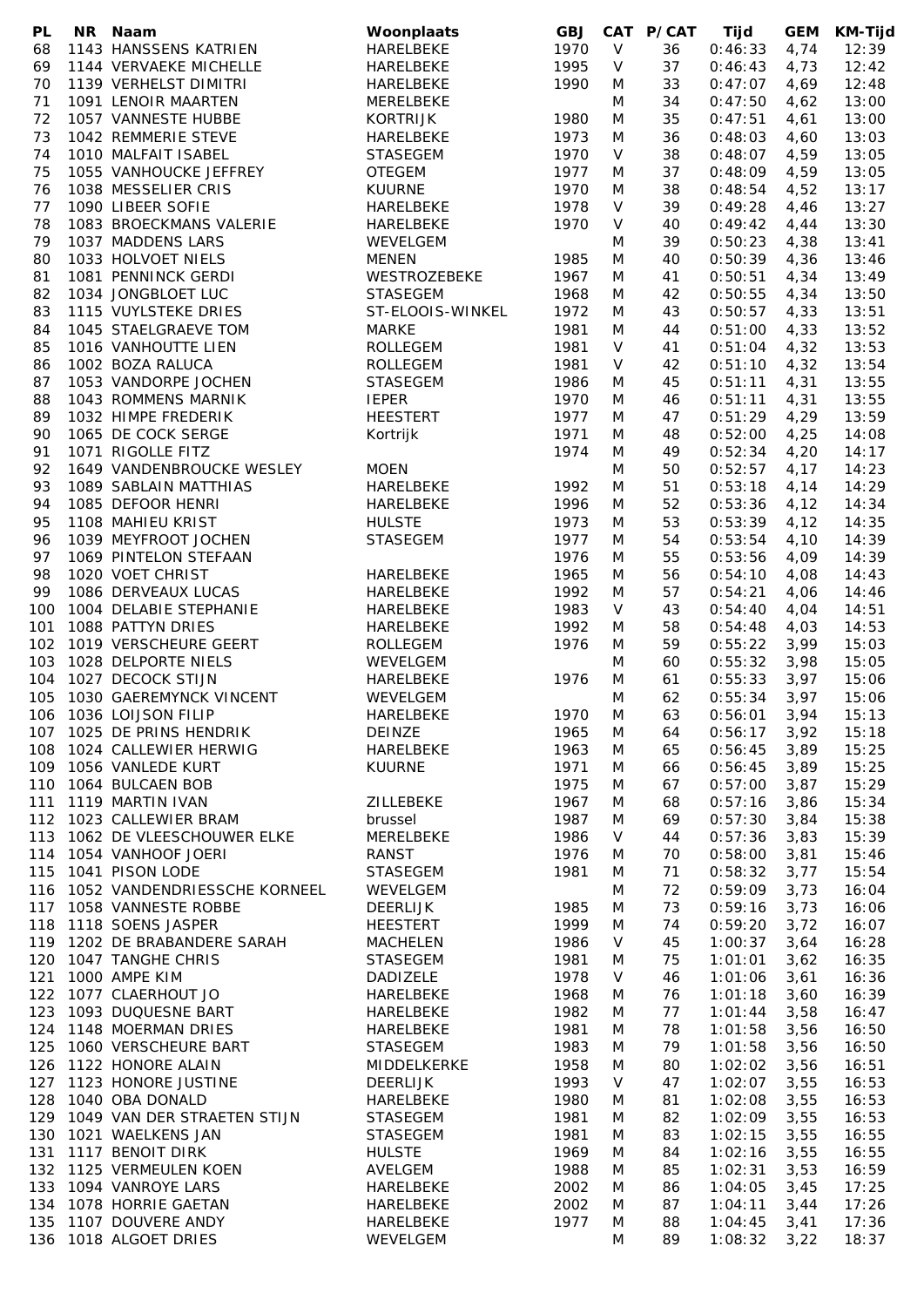## **Joggingcriterium Harelbeke 2014**

# **5e Stasegem Loopt - 29 augustus 2014**

**JUNIORS - 3,68 KM**

| PI – |              | NR Naam         |
|------|--------------|-----------------|
|      | $\mathbf{3}$ | <b>VERVAFKF</b> |

| PL           | <b>NR</b>      | Naam                         | Woonplaats         |      |                | <b>GBJ CAT P/CAT</b> | Tijd            | <b>GEM KM-Tijd</b> |
|--------------|----------------|------------------------------|--------------------|------|----------------|----------------------|-----------------|--------------------|
| $\mathbf{1}$ | 3              | <b>VERVAEKE EMILE</b>        | <b>STASEGEM</b>    | 1997 | M <sub>1</sub> | 1                    | $0:11:06$ 19,89 | 3:01               |
| 2            | 13             | PENNYNCK JORDY               |                    | 1998 | M1             | 1                    | $0:13:09$ 16,79 | 3:34               |
| 3            | $\overline{7}$ | <b>DEPREZ KENNETH</b>        | harelbeke          | 1997 | M1             | $\overline{2}$       | $0:13:41$ 16,14 | 3:43               |
| 4            | $\overline{2}$ | VANDENBOGAERDE FABIO         | <b>HARELBEKE</b>   | 1998 | M <sub>1</sub> | 3                    | $0:13:53$ 15,90 | 3:46               |
| 5            | 32             | <b>DESMET ALEC</b>           | <b>HARELBEKE</b>   | 1997 | M1             | $\overline{4}$       | $0:14:09$ 15,60 | 3:51               |
| 6            | 5              | ROMMELAERE IBEN              | <b>HARELBEKE</b>   | 2004 | M <sub>1</sub> | 5                    | $0:14:18$ 15,44 | 3:53               |
| 7            | 22             | <b>BAART JAAN</b>            | <b>SPIERE</b>      | 2003 | M1             | 6                    | $0:15:12$ 14,53 | 4:08               |
| 8            | 12             | <b>VANHOUTTEGHEM CHESNEY</b> | <b>DEERLIJK</b>    | 2004 | M1             | $\overline{7}$       | $0:15:16$ 14,46 | 4:09               |
| 9            | 29             | <b>DECLERCQ LUCAS</b>        | <b>BAVIKHOVE</b>   | 2001 | M1             | 8                    | $0:15:17$ 14,45 | 4:09               |
| 10           | 26             | VAN HOEYNISSEM TIMON         | <b>BAVIKHOVE</b>   | 1997 | M <sub>1</sub> | 9                    | $0:15:30$ 14,25 | 4:13               |
| 11           | 31             | LEENKNECHT ANDREAN           | <b>HARELBEKE</b>   | 2000 | M1             | 10                   | $0:15:38$ 14,12 | 4:15               |
| 12           | 14             | PENNYNCK CHARLOTTE           | <b>HARELBEKE</b>   | 2001 | V <sub>1</sub> | 11                   | $0:15:50$ 13,95 | 4:18               |
| 13           | 9              | <b>VULSTEKE MICHIEL</b>      | <b>STASEGEM</b>    | 1998 | M1             | $\mathbf{1}$         | $0:16:00$ 13,80 | 4:21               |
| 14           | 10             | <b>VERHENNE MAARTEN</b>      | <b>HARELBEKE</b>   | 1998 | M <sub>1</sub> | 12                   | $0:16:01$ 13,79 | 4:21               |
| 15           | 23             | <b>DEFEYTER INE</b>          | <b>HEESTERT</b>    | 1995 | V <sub>1</sub> | 13                   | $0:16:18$ 13,55 | 4:26               |
| 16           | 24             | <b>MEURISSE THORBEN</b>      | <b>KUURNE</b>      | 1996 | M1             | $\overline{2}$       | $0:16:29$ 13,40 | 4:29               |
| 17           | 20             | NAESSENS JEAN-BAPTISTE       | <b>KUURNE</b>      | 2001 | M <sub>1</sub> | 14                   | $0:16:37$ 13,29 | 4:31               |
| 18           | 25             | <b>DEPOORTER LIES</b>        | <b>BAVIKHOVE</b>   | 2001 | V <sub>1</sub> | 15                   | $0:16:43$ 13,21 | 4:33               |
| 19           | 27             | <b>VERHULST ROAN</b>         | <b>HULSTE</b>      | 2005 | M1             | 3                    | $0:17:16$ 12,79 | 4:42               |
| 20           | 8              | CREUPELANDT CHARLOTTE        | <b>DEERLIJK</b>    | 2003 | V <sub>1</sub> | 16                   | $0:17:25$ 12,68 | 4:44               |
| 21           | 28             | <b>CARLIER STIAN</b>         | ZWEVEGEM           | 2004 | M <sub>1</sub> | $\overline{4}$       | $0:17:31$ 12,61 | 4:46               |
| 22           | 21             | PARMENTIER LAURA             | <b>STASEGEM</b>    | 1998 | M <sub>1</sub> | 17                   | $0:17:46$ 12,43 | 4:50               |
| 23           | 16             | <b>MICHIELS YARI</b>         | <b>KRUISHOUTEM</b> | 2006 | M1             | 18                   | $0:17:51$ 12,37 | 4:51               |
| 24           | 11             | YSERBYT BRITT                | <b>HARELBEKE</b>   | 2004 | V <sub>1</sub> | 19                   | $0:17:51$ 12,37 | 4:51               |
| 25           | 15             | LEFEVER JELLE                | <b>HARELBEKE</b>   | 2002 | M <sub>1</sub> | 5                    | $0:18:16$ 12,09 | 4:58               |
| 26           | 18             | <b>DELBEKE TUUR</b>          | <b>DEERLIJK</b>    | 2002 | M1             | 20                   | $0:18:18$ 12,07 | 4:58               |
| 27           | 6              | <b>VANHEE LISA</b>           | <b>KUURNE</b>      | 1998 | V <sub>1</sub> | 21                   | $0:18:19$ 12,05 | 4:59               |
| 28           | $\mathbf{1}$   | <b>SIMOENS ROBIN</b>         | <b>MERELBEKE</b>   | 1999 | M1             | 6                    | $0:19:22$ 11,40 | 5:16               |
| 29           | 30             | <b>VANDEVOORDE AARON</b>     | <b>BAVIKHOVE</b>   | 2001 | M <sub>1</sub> | 22                   | $0:20:25$ 10,81 | 5:33               |
| 30           | 17             | <b>VANDENDRIESSCHE LOUIS</b> | <b>KORTRIJK</b>    | 2000 | M1             | 23                   | $0:20:59$ 10,52 | 5:42               |
| 31           | 19             | <b>DECLERCK DYLAN</b>        | <b>DESSELGEM</b>   | 2001 | M1             | 24                   | $0:21:05$ 10,47 | 5:44               |
| 32           | $\overline{4}$ | <b>SEBRECHTS ISA</b>         | <b>ASPER</b>       | 1997 | V <sub>1</sub> | 25                   | $0:24:44$ 8,93  | 6:43               |
| 33           | 616            | <b>CALLEWIER SIMON</b>       | <b>HARELBEKE</b>   | 1996 | M <sub>1</sub> | $\overline{7}$       | $0:51:54$ 4,25  | 14:06              |
| 34           |                | 250 VERSCHAETE ANN-SOPHIE    | <b>KORTRIJK</b>    | 1996 | V <sub>1</sub> | 26                   | $0:52:37$ 4,20  | 14:18              |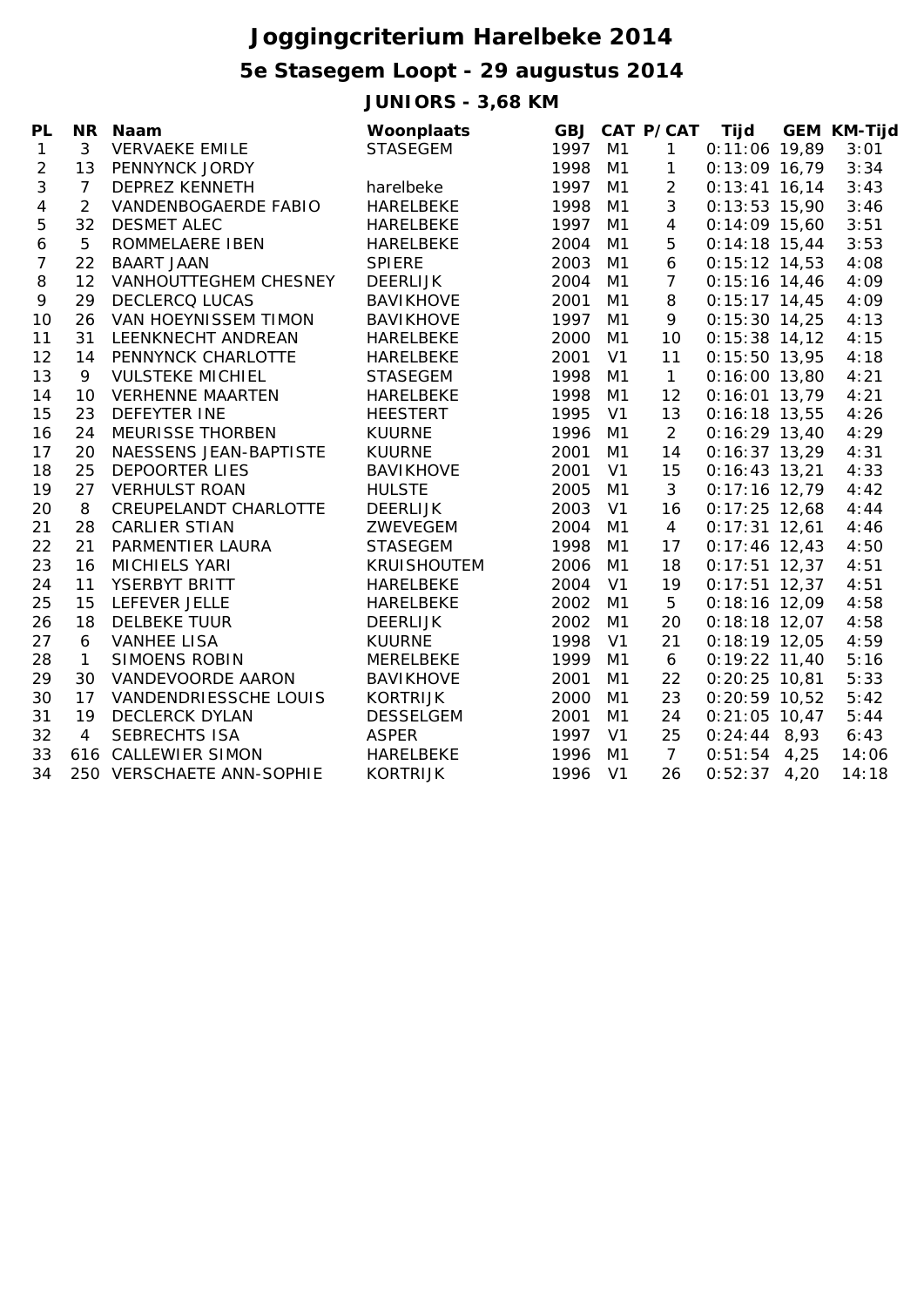## **Joggingcriterium Harelbeke 2014**

## **5e Stasegem Loopt - 29 augustus 2014**

**DAMES - 7,36 KM**

| <b>PL</b>      | NR Naam                  | Woonplaats             |         |                | GBJ CAT P/CAT Tijd |                 | <b>GEM KM-Tijd</b> |
|----------------|--------------------------|------------------------|---------|----------------|--------------------|-----------------|--------------------|
| $\mathbf{1}$   | 236 DECLERCQ GUDRUN      | <b>BAVIKHOVE</b>       | 1976 V3 |                | $\mathbf{1}$       | $0:28:35$ 15,45 | 3:53               |
| $\overline{2}$ | 210 GOESAERT AUDREY      | HARELBEKE              | 1983    | V3             | $\overline{2}$     | $0:29:16$ 15,09 | 3:59               |
| 3              | 266 BRAEKEVELD ISABELLE  | <b>KUURNE</b>          | 1972    | V <sub>4</sub> | $\mathbf{1}$       | $0:29:38$ 14,90 | 4:02               |
| $\overline{4}$ | 220 VERMEULEN ISABEL     | <b>BELLEGEM</b>        | 1969 V4 |                | $\overline{2}$     | $0:30:07$ 14,66 | 4:06               |
| 5              | 235 VERCRUYSSE TINE      | <b>MARKE</b>           | 1979 V3 |                | 3                  | $0:30:36$ 14,43 | 4:09               |
| 6              | 214 VANMARCKE KATHLEEN   | <b>AVELGEM</b>         | 1970    | V <sub>4</sub> | $\mathfrak{Z}$     | $0:32:12$ 13,71 | 4:23               |
| 7              | 226 TIMMERMANS VERONIQUE | HARELBEKE              | 1977 V3 |                | $\overline{4}$     | $0:32:13$ 13,71 | 4:23               |
| 8              | 200 VANKEIRSBILCK SONJA  | ST-MARTENS-LATEM       | 1968    | V <sub>4</sub> | $\overline{4}$     | $0:32:20$ 13,66 | 4:24               |
| 9              | 233 WAELKENS VIRGINIE    | AALBEKE                | 1982    | V3             | 5                  | $0:32:30$ 13,59 | 4:25               |
| 10             | 232 VAN ZAND MAJA        | <b>ST-TRUIDEN</b>      | 1956    | V <sub>5</sub> | $\mathbf{1}$       | $0:32:32$ 13,57 | 4:25               |
| 11             | 234 DEMEESTERE WENDY     | ZWEVEGEM               | 1979 V3 |                | 6                  | $0:33:48$ 13,07 | 4:36               |
| 12             | 254 BOONE ISABELLE       | <b>HEULE</b>           | 1975    | V3             | $\overline{7}$     | $0:33:49$ 13,06 | 4:36               |
| 13             | 270 NDIONE COUMBA        | HARELBEKE              | 1988    | V <sub>2</sub> | $\mathbf{1}$       | $0:34:15$ 12,89 | 4:39               |
| 14             | 228 DE GRENDEL SOFIE     | <b>KORTRIJK</b>        | 1977    | V3             | 8                  | $0:34:15$ 12,89 | 4:39               |
| 15             | 253 D'HAEYERE JOKE       | HARELBEKE              | 1989    | V <sub>2</sub> | $\overline{2}$     | $0:34:28$ 12,81 | 4:41               |
| 16             | 208 DE MEESTER ANN       | WAREGEM                | 1983    | V <sub>3</sub> | 9                  | $0:35:10$ 12,56 | 4:47               |
| 17             | 216 COSAERT KATHLEEN     | WEVELGEM               | 1957    | V <sub>5</sub> | $\overline{2}$     | $0:35:49$ 12,33 | 4:52               |
| 18             | 242 VANDEN HEEDE SHEILA  | SPIERE/HELKIJN         | 1972    | V <sub>4</sub> | 5                  | $0:35:53$ 12,31 | 4:53               |
| 19             | 247 HOLVOET LIANE        | <b>HARELBEKE</b>       | 1956    | V <sub>5</sub> | 3                  | $0:35:59$ 12,27 | 4:53               |
| 20             | 237 VOET VALERIE         | <b>HARELBEKE</b>       | 1981    | V <sub>3</sub> | 10                 | $0:36:33$ 12,08 | 4:58               |
| 21             | 230 CLOET FABIENNE       | BEVEREN-LEIE           | 1974    | V <sub>4</sub> | 6                  | $0:36:40$ 12,04 | 4:59               |
| 22             | 255 BULTHEEL CHARLOT     | LENDELEDE              | 1988    | V <sub>2</sub> | 3                  | $0:36:42$ 12,03 | 4:59               |
| 23             | 268 VIAENE NANCY         | WAREGEM                | 1972    | V <sub>4</sub> | $\overline{7}$     | $0:37:01$ 11,93 | 5:02               |
| 24             | 227 DEBERSAQUES NATHALIE | <b>CHESTER ENGLAND</b> | 1970    | V <sub>4</sub> | 8                  | $0:37:02$ 11,92 | 5:02               |
|                |                          |                        | 1991    | V <sub>2</sub> | $\overline{4}$     |                 | 5:04               |
| 25             | 264 VANDENBORRE JOLIEN   | <b>DESSELGEM</b>       |         |                |                    | $0:37:18$ 11,84 |                    |
| 26             | 265 DERUDDERE JOKE       |                        | 1983    | V <sub>3</sub> | 11                 | $0:37:33$ 11,76 | 5:06               |
| 27             | 259 VANDOORNE ANNE       | <b>HEESTERT</b>        | 1973    | V4             | 9                  | $0:37:41$ 11,72 | 5:07               |
| 28             | 246 CLAUS ANN            | <b>KORTRIJK</b>        | 1968    | V4             | 10                 | $0:37:48$ 11,68 | 5:08               |
| 29             | 229 FOLENS LINDSAY       | <b>MOORSELE</b>        | 1977    | V <sub>3</sub> | 12                 | $0:39:28$ 11,19 | 5:22               |
| 30             | 276 CARETTE ISABEL       | HARELBEKE              | 1975    | V3             | 13                 | $0:39:36$ 11,15 | 5:23               |
| 31             | 269 MATTEZ ANNICK        | HARELBEKE              | 1967    | V <sub>4</sub> | 11                 | $0:39:57$ 11,05 | 5:26               |
| 32             | 256 D'HAEYERE CHARLOTTE  | <b>HULSTE</b>          | 1987    | V <sub>2</sub> | 5                  | $0:40:01$ 11,04 | 5:26               |
| 33             | 262 YSERBYT MIA          | ZWEVEGEM               | 1963    | V <sub>5</sub> | $\overline{4}$     | $0:40:21$ 10,94 | 5:29               |
| 34             | 258 VERYSER ANN          | HARELBEKE              | 1969 V4 |                | 12                 | $0:40:22$ 10,94 | 5:29               |
| 35             | 273 GADEYNE LINDSEY      | HARELBEKE              | 1992    | V <sub>2</sub> | 6                  | $0:40:29$ 10,91 | 5:30               |
| 36             | 263 VANDESTEENE ISOLDE   | <b>LICHTERVELDE</b>    | 1972    | $V_4$          | 13                 | $0:40:41$ 10,85 | 5:32               |
| 37             | 215 VERMEULEN INGE       | HARELBEKE              | 1973 V4 |                | 14                 | $0:40:42$ 10,85 | 5:32               |
| 38             | 245 VERPLANCKE ASTRID    | <b>KORTRIJK</b>        | 1992    | V <sub>2</sub> | $\mathcal{I}$      | $0:40:55$ 10,79 | 5:34               |
| 39             | 241 VERVAECKE FANNY      | ZWEVEGEM               | 1970    | V <sub>4</sub> | 15                 | $0:40:59$ 10,78 | 5:34               |
| 40             | 221 RAVELINGIEN KIM      | <b>HARELBEKE</b>       | 1980    | V <sub>3</sub> | 14                 | $0:41:28$ 10,65 | 5:38               |
| 41             | 204 HOLVOET CHARLOTTE    | <b>HARELBEKE</b>       | 1993    | V <sub>2</sub> | 8                  | $0:41:32$ 10,63 | 5:39               |
| 42             | 257 DELANNOY MASCHA      | HARELBEKE              | 1974    | V <sub>4</sub> | 16                 | $0:41:58$ 10,52 | 5:42               |
| 43             | 203 DHONDT SALLY         | HARELBEKE              | 1987    | V <sub>2</sub> | 9                  | $0:42:22$ 10,42 | 5:45               |
| 44             | 243 DELCOUCQ LEEN        | HARELBEKE              | 1989    | V <sub>2</sub> | 10                 | $0:42:35$ 10,37 | 5:47               |
| 45             | 207 BUYLE LAURENCE       | <b>HULSTE</b>          | 1976    | V <sub>3</sub> | 15                 | $0:42:49$ 10,31 | 5:49               |
| 46             | 205 HOLVOET STEFANIE     | <b>HARELBEKE</b>       | 1989    | V <sub>2</sub> | 11                 | $0:42:51$ 10,31 | 5:49               |
| 47             | 252 NAESSENS LESLEY      | WAREGEM                | 1977    | V3             | 16                 | $0:43:01$ 10,27 | 5:51               |
| 48             | 251 OTTEVAERE LIEVE      | HARELBEKE              | 1960    | V <sub>5</sub> | 5                  | $0:43:09$ 10,23 | 5:52               |
| 49             | 240 DE LEERSNIJDER LIEN  | HARELBEKE              | 1993    | V <sub>2</sub> | 12                 | $0:43:20$ 10,19 | 5:53               |
| 50             | 223 MISSIAEN MARCEY      | HARELBEKE              | 1985    | V <sub>2</sub> | 13                 | $0:43:26$ 10,17 | 5:54               |
| 51             | 267 WALLYN LIES          | <b>HARELBEKE</b>       | 1981    | V <sub>3</sub> | 17                 | $0:43:45$ 10,09 | 5:57               |
| 52             | 274 DEKYVERE ANNELIES    | HARELBEKE              | 1982    | V <sub>3</sub> | 18                 | $0:43:51$ 10,07 | 5:57               |
| 53             | 201 BIESBROUCK ELKE      | <b>STASEGEM</b>        | 1986    | V <sub>2</sub> | 14                 | $0:43:55$ 10,06 | 5:58               |
| 54             | 206 TORCK KIM            | <b>DEERLIJK</b>        | 1990    | V <sub>2</sub> | 15                 | $0:44:12$ 9,99  | 6:00               |
| 55             | 239 LOWIE STEFFY         | WAREGEM                | 1992    | V <sub>2</sub> | 16                 | $0:44:30$ 9,92  | 6:03               |
| 56             | 271 NOTRDAME JASMINE     | HARELBEKE              | 1963    | V <sub>5</sub> | 6                  | $0:44:52$ 9,84  | 6:06               |
| 57             | 244 VERPLANCKE HELENA    | <b>KORTRIJK</b>        | 1993    | V <sub>2</sub> | 17                 | $0:44:56$ 9,83  | 6:06               |
| 58             | 212 DELOMBAERDE CAROLINE | HARELBEKE              | 1963    | V <sub>5</sub> | $\overline{7}$     | $0:45:49$ 9,64  | 6:14               |
| 59             | 260 VANDENBROUCKE ROOS   | <b>BAVIKHOVE</b>       | 1971    | V4             | 17                 | $0:45:58$ 9,61  | 6:15               |
| 60             | 219 QUARTIER MARIJKE     | <b>STASEGEM</b>        | 1969    | V <sub>4</sub> | 18                 | $0:46:28$ 9,50  | 6:19               |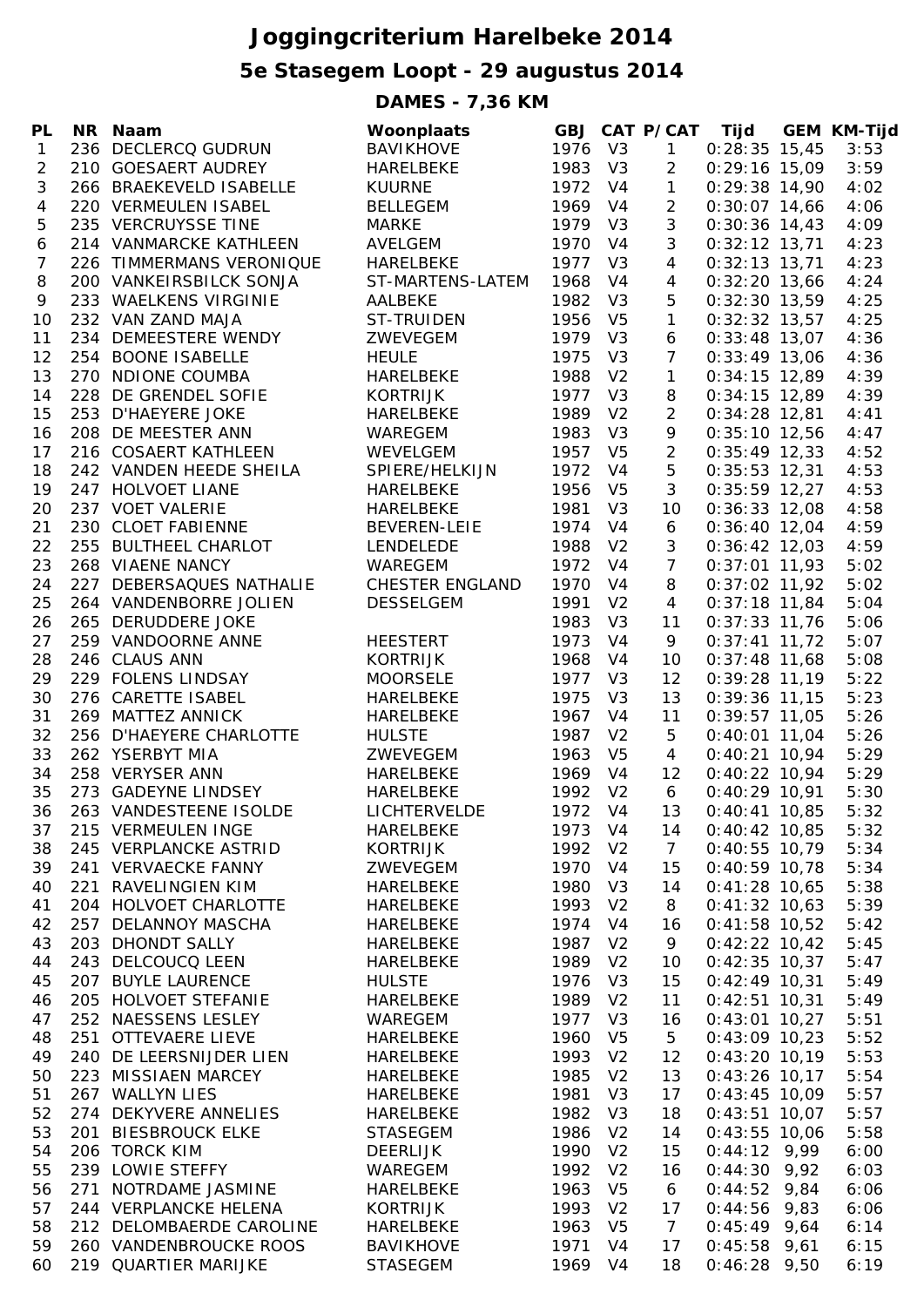| PL. |     | NR Naam                    | Woonplaats       |      |                | GBJ CAT P/CAT | Tijd           |      | <b>GEM KM-Tijd</b> |
|-----|-----|----------------------------|------------------|------|----------------|---------------|----------------|------|--------------------|
| 61  | 217 | DHAENE ANN                 | <b>MOREGEM</b>   | 1947 | V6             |               | 0:46:43        | 9,45 | 6:21               |
| 62  |     | 222 DE WIJZE VERONIQUE     | <b>HARELBEKE</b> | 1967 | V4             | 19            | 0:47:02        | 9.39 | 6:23               |
| 63  |     | 272 DEMEYERE HILDE         | <b>HARELBEKE</b> | 1969 | V4             | 20            | $0:47:25$ 9.31 |      | 6:27               |
| 64  | 261 | <b>VANMARIS MARLEEN</b>    | <b>HEULE</b>     | 1968 | V4             | 21            | $0:48:18$ 9.14 |      | 6:34               |
| 65  | 213 | VANHOOREN SISKA            | <b>IZEGEM</b>    | 1973 | V4             | 22            | 0:48:44        | 9.06 | 6:37               |
| 66. |     | 248 DERYVERE HANNE         | <b>HARELBEKE</b> | 1992 | V <sub>2</sub> | 18            | 0:49:27        | 8.93 | 6:43               |
| 67  |     | 249 CALJON SHERILYN        | <b>GELUWE</b>    | 1992 | V <sub>2</sub> | 19            | 0:50:02        | 8.83 | 6:48               |
| 68. | 277 | DEBISSCHOP INGE            | <b>BAVIKHOVE</b> | 1976 | V <sub>3</sub> | 19            | $0:50:45$ 8,70 |      | 6:54               |
| 69  | 224 | VAN MAERREM ANNELIES       | <b>STASEGEM</b>  | 1979 | V3             | 20            | 0:51:01        | 8.66 | 6:56               |
| 70. | 231 | <b>COOLSAET EVY</b>        | <b>STASEGEM</b>  | 1983 | V3             | 21            | $0:51:22$ 8,60 |      | 6:59               |
| 71  |     | 275 COKELAERE IRIS         | <b>IZEGEM</b>    | 1993 | V <sub>2</sub> | 20            | 0:52:26        | 8.42 | 7:07               |
| 72. |     | 238 CARRISSEMOUX CORNELIA  | HARELBEKE        | 1982 | V3             | 22            | 0:54:43        | 8.07 | 7:26               |
| 73. | 211 | <b>VANMOERKERKE CHARIS</b> | <b>STASEGEM</b>  | 1981 | V3             | 23            | 0:57:21        | 7.70 | 7:48               |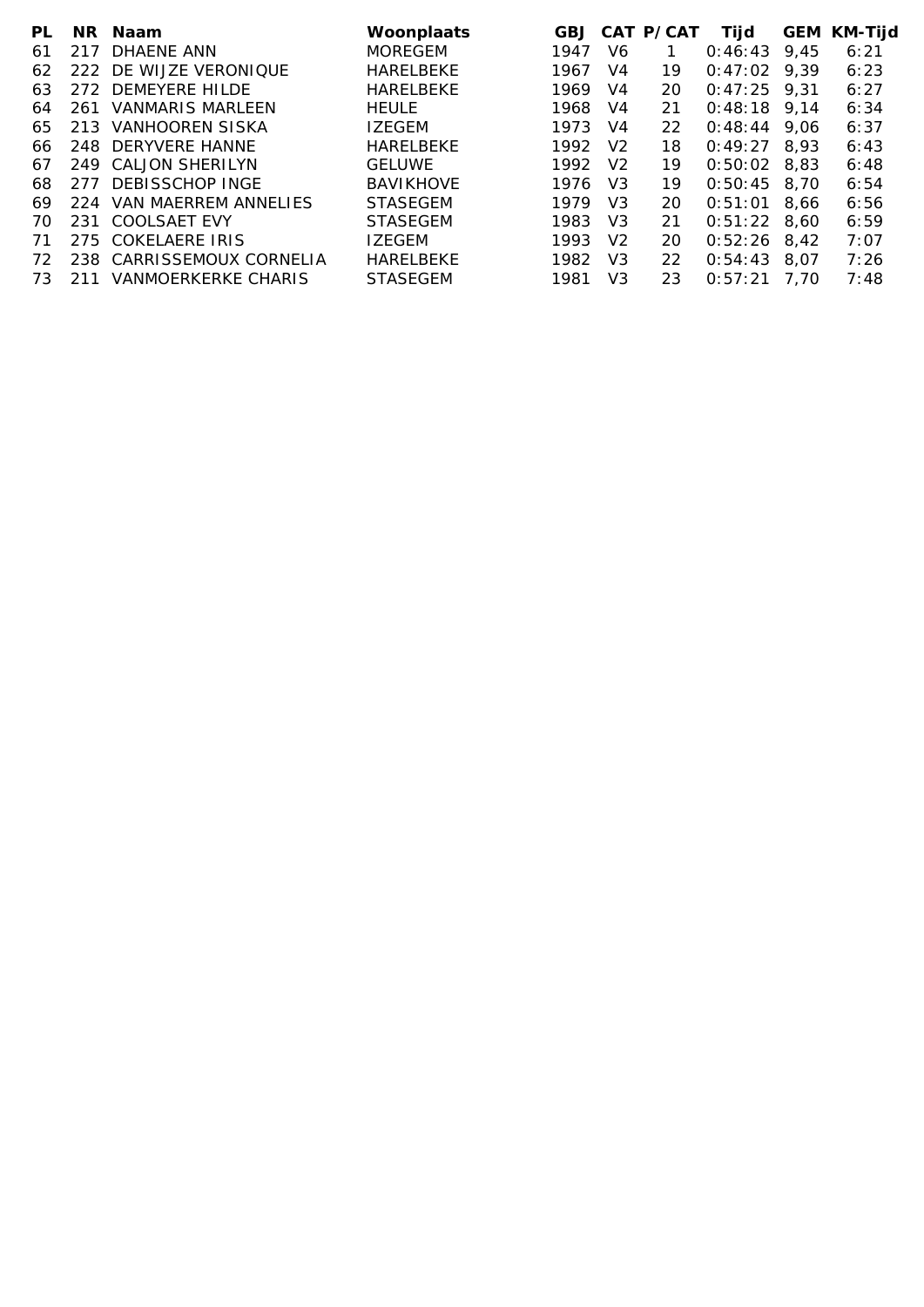## **Joggingcriterium Harelbeke 2014**

## **5e Stasegem Loopt - 29 augustus 2014**

**HEREN - 11,04 KM**

|  | PL NR Naam         |  |
|--|--------------------|--|
|  | 1 678 D'HALLUIN YV |  |

| PL               |     | NR Naam                     | Woonplaats          |              |                | <b>GBJ CAT P/CAT</b> | Tijd            | <b>GEM KM-Tijd</b> |
|------------------|-----|-----------------------------|---------------------|--------------|----------------|----------------------|-----------------|--------------------|
| $\mathbf{1}$     |     | 678 D'HALLUIN YVES          | <b>KUURNE</b>       | 1969         | M4             | $\mathbf{1}$         | $0:36:46$ 18,02 | 3:20               |
| 2                |     | 572 VERMEULEN STIJN         | ZONNEBEKE           | 1986         | M <sub>2</sub> | $\mathbf{1}$         | $0:37:38$ 17,60 | 3:25               |
| 3                |     | 520 VANDEVYVERE JONAS       | Kuurne              | 1990         | M2             | $\overline{a}$       | $0:37:42$ 17,57 | 3:25               |
| 4                |     | 664 DEBERSAQUES PASCAL      | HARELBEKE           | 1972         | M4             | $\overline{2}$       | $0:38:32$ 17,19 | 3:29               |
| 5                |     | 590 VOET FREDERIC           | <b>KORTRIJK</b>     | 1983         | M3             | $\mathbf{1}$         | $0:38:38$ 17,15 | 3:30               |
| 6                |     | 550 CREUPELANDT FREDERIC    | <b>DEERLIJK</b>     | 1974         | M4             | 3                    | $0:39:16$ 16,87 | 3:33               |
| $\boldsymbol{7}$ |     | 546 DETAVERNIER HANS        | <b>OOIGEM</b>       | 1968         | M4             | $\overline{4}$       | $0:39:29$ 16,78 | 3:35               |
| 8                |     | 553 DEWAEGENAERE KURT       | <b>DEERLIJK</b>     | 1965         | M4             | 5                    | $0:39:58$ 16,57 | 3:37               |
| 9                |     | 544 COSSEMENT STEVEN        | HARELBEKE           | 1974         | M4             | 6                    | $0:40:04$ 16,53 | 3:38               |
| 10               |     | 582 MAES PEDRO              | HARELBEKE           | 1975         | M3             | $\overline{2}$       | $0:40:05$ 16,53 | 3:38               |
| 11               |     | 554 VANHAVERBEKE MATHIAS    | <b>KORTRIJK</b>     | 1979         | M3             | 3                    | $0:40:16$ 16,45 | 3:39               |
| 12               |     | 647 BATTIAU LOFTI           | HARELBEKE           | 1983         | M3             | $\overline{4}$       | $0:40:33$ 16,34 | 3:40               |
| 13               |     | 539 VANHOORELBEKE RENZO     | <b>KORTRIJK</b>     | 1982         | M3             | 5                    | $0:40:34$ 16,33 | 3:40               |
| 14               |     | 653 CARLIER KURT            | ZWEVEGEM            | 1971         | M4             | $\overline{7}$       | $0:40:41$ 16,28 | 3:41               |
| 15               |     | 655 VANNIEUWENHUYZE MICHAEL | <b>HULSTE</b>       | 1981         | M3             | 6                    | $0:40:49$ 16,23 | 3:42               |
| 16               |     | 531 BRUNEEL NICK            | <b>KORTRIJK</b>     | 1969         | M4             | 8                    | $0:40:56$ 16,18 | 3:42               |
| 17               |     | 583 OPSOMER TOM             | HARELBEKE           | 1986         | M <sub>2</sub> | 3                    | $0:41:04$ 16,13 | 3:43               |
| 18               |     | 549 COULON DOMINIQUE        | <b>BELLEGEM</b>     | 1968         | M4             | 9                    | $0:41:07$ 16,11 | 3:43               |
| 19               |     | 501 HERPOL SAMMY            | <b>INGOOIGEM</b>    | 1974         | M4             | 10                   | $0:41:14$ 16,06 | 3:44               |
| 20               | 535 | NAERT PIETER                | <b>INGELMUNSTER</b> | 1981         | M3             | $\overline{7}$       | $0:41:33$ 15,94 | 3:46               |
|                  |     | 507 BLYAERT TOM             | MEULEBEKE           | 1987         | M2             | $\overline{4}$       | $0:41:34$ 15,94 | 3:46               |
| 21               |     |                             | MEULEBEKE           |              |                |                      |                 |                    |
| 22               |     | 675 LANNOO FRANK            |                     | 1957<br>1969 | M5             | $\mathbf{1}$         | $0:41:34$ 15,94 | 3:46               |
| 23               |     | 589 HOORNAERT TOM           | <b>ROESELARE</b>    |              | M4             | 11                   | $0:41:39$ 15,90 | 3:46               |
| 24               |     | 646 GHEYSENS NICK           | HARELBEKE           | 1968         | M4             | 12                   | $0:41:49$ 15,84 | 3:47               |
| 25               |     | 609 HIMPE JOCHEN            | SINT ELOOIS VIJVE   | 1980         | M3             | 8                    | $0:41:49$ 15,84 | 3:47               |
| 26               |     | 511 VANHUYSSE NICOLAS       | <b>BELLEGEM</b>     | 1974         | M4             | 13                   | $0:41:59$ 15,78 | 3:48               |
| 27               |     | 576 DEBAERDEMAEKER BRAM     | HARELBEKE           | 1989         | M2             | 5                    | $0:42:00$ 15,77 | 3:48               |
| 28               |     | 607 FRAEYMAN BART           | <b>PITTEM</b>       | 1977         | M3             | 9                    | $0:42:03$ 15,75 | 3:49               |
| 29               |     | 522 VERSCHOORE DJANGO       | STASEGEM            | 1994         | M2             | 6                    | $0:42:18$ 15,66 | 3:50               |
| 30               |     | 503 MAHIEU LORENZO          | HARELBEKE           | 1974         | M4             | 14                   | $0:42:31$ 15,58 | 3:51               |
| 31               |     | 637 VANTWEMBEKE TOM         | HARELBEKE           | 1984         | M3             | 10                   | $0:42:40$ 15,53 | 3:52               |
| 32               |     | 585 VANLEDE LUDOVIC         | <b>BELLEGEM</b>     | 1981         | M3             | 11                   | $0:42:46$ 15,49 | 3:52               |
| 33               |     | 502 LEFEVER JAN             | HARELBEKE           | 1968         | M4             | 15                   | $0:42:52$ 15,45 | 3:53               |
| 34               |     | 598 VERCAEMST LOUIS         | <b>KORTRIJK</b>     | 1989         | M2             | $\overline{7}$       | $0:42:57$ 15,42 | 3:53               |
| 35               |     | 608 VAN EENOOGE EDDY        | <b>INGELMUNSTER</b> | 1964         | M <sub>5</sub> | $\overline{2}$       | $0:43:19$ 15,29 | 3:55               |
| 36               |     | 657 VAN THUYNE DIRK         | <b>ZULTE</b>        | 1969 M4      |                | 16                   | $0:43:22$ 15,27 | 3:56               |
| 37               |     | 613 VANDEPUTTE THIBAULT     | HARELBEKE           | 1989 M2      |                | 8                    | $0:43:54$ 15,09 | 3:59               |
| 38               |     | 604 GHEYSEN POL             | DADIZELE            | 1966 M4      |                | 17                   | $0:43:59$ 15,06 | 3:59               |
| 39               |     | 556 DE MOOR BERT            | ZWEVEGEM            | 1983 M3      |                | 12                   | $0:44:07$ 15,01 | 4:00               |
| 40               |     | 595 SIMOEN RUDY             | HARELBEKE           | 1963 M5      |                | $\mathbf{3}$         | $0:44:10$ 15,00 | 4:00               |
| 41               |     | 575 VANHEE SANTI            | <b>KUURNE</b>       | 1966 M4      |                | 18                   | $0:44:14$ 14,98 | 4:00               |
| 42               |     | 628 VERBEKE BART            | <b>STASEGEM</b>     | 1980 M3      |                | 13                   | $0:44:17$ 14,96 | 4:01               |
| 43               |     | 537 OPSOMMER SAM            | KLUISBERGEN         | 1979 M3      |                | 14                   | $0:44:51$ 14,77 | 4:04               |
| 44               |     | 669 POZZA PIERRE            | <b>ELZELE</b>       | 1964 M5      |                | $\overline{4}$       | $0:44:51$ 14,77 | 4:04               |
| 45               |     | 510 DEPREUX KRISTOF         | KORTRIJK            | 1987 M2      |                | 9                    | $0:44:58$ 14,73 | 4:04               |
| 46               |     | 644 GHEYSEN DOMINIEK        | HARELBEKE           | 1962 M5      |                | 5                    | $0:44:59$ 14,73 | 4:04               |
| 47               |     | 648 VAN ENIS PHILIPPE       | HARELBEKE           | 1967 M4      |                | 19                   | $0:45:05$ 14,69 | 4:05               |
| 48               |     | 569 LEMEY HEIN              | WATERVLIET          | 1979 M3      |                | 15                   | $0:45:16$ 14,63 | 4:06               |
| 49               |     | 518 VANDEVYVER ALEX         | HARELBEKE           | 1990         | M <sub>2</sub> | 10                   | $0:45:38$ 14,52 | 4:08               |
| 50               |     | 617 CASTELEIN JOHAN         | HARELBEKE           | 1966         | M4             | 20                   | $0:46:04$ 14,38 | 4:10               |
| 51               |     | 528 RYSMAN JOHAN            | <b>DESSELGEM</b>    | 1954         | M6             | $\mathbf{1}$         | $0:46:16$ 14,32 | 4:11               |
| 52               |     | 570 VERRAES CHRISTOPHE      | <b>GELUWE</b>       | 1961         | M5             | 6                    | $0:46:28$ 14,26 | 4:13               |
| 53               |     | 610 VERCAEMST CHARLES       | <b>KORTRIJK</b>     | 1992         | M2             | 11                   | $0:47:01$ 14,09 | 4:16               |
| 54               |     | 624 MANHAEVE OMITRI         | HARELBEKE           | 1987         | M2             | 12                   | $0:47:28$ 13,96 | 4:18               |
| 55               |     | 606 TANGHE DIMITRI          | WEVELGEM            | 1987         | M2             | 13                   | $0:47:32$ 13,94 | 4:18               |
| 56               |     | 635 RAECKE PATRICK          | <b>EERNEGEM</b>     | 1971         | M4             | 21                   | $0:47:45$ 13,87 | 4:20               |
| 57               |     | 602 LABEEUW PETER           | ST-ELOOIS-WINKEL    | 1969         | M4             | 22                   | $0:47:48$ 13,86 | 4:20               |
| 58               |     | 612 WANZEELE PIETER         | HARELBEKE           | 1980 M3      |                | 16                   | $0:47:51$ 13,84 | 4:20               |
| 59               |     | 645 BOONE BART              | <b>HULSTE</b>       | 1978         | M3             | 17                   | $0:47:52$ 13,84 | 4:20               |
| 60               |     | 513 MOREST DIETER           | HARELBEKE           | 1986         | M2             | 14                   | $0:47:53$ 13,83 | 4:20               |
|                  |     |                             |                     |              |                |                      |                 |                    |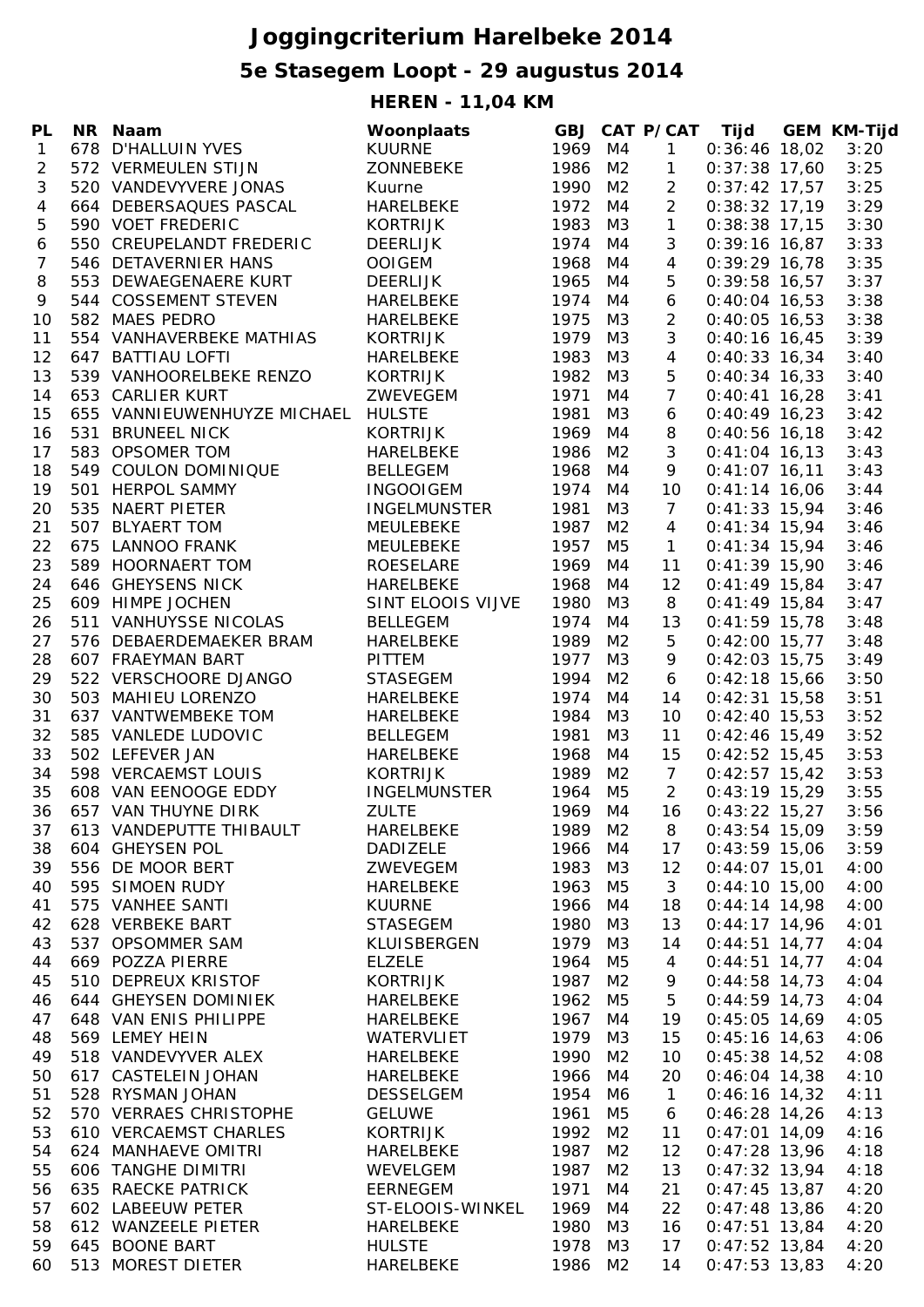| PL  | NR Naam                                  | Woonplaats              |      |                | <b>GBJ CAT P/CAT</b> | Tijd            | <b>GEM KM-Tijd</b> |
|-----|------------------------------------------|-------------------------|------|----------------|----------------------|-----------------|--------------------|
| 61  | 574 CATRY LUC                            | <b>HULSTE</b>           | 1952 | M6             | $\overline{2}$       | $0:47:59$ 13,80 | 4:21               |
| 62  | 571 GOVAERTS KRIS                        | <b>ST-TRUIDEN</b>       | 1952 | M6             | 3                    | $0:48:05$ 13,78 | 4:21               |
| 63  | 561 WAELKENS JIMMY                       | HARELBEKE               | 1981 | M3             | 18                   | $0:48:06$ 13,77 | 4:21               |
| 64  | 620 VANPOUCKE JOHAN                      | <b>KUURNE</b>           | 1965 | M4             | 23                   | $0:48:10$ 13,75 | 4:22               |
| 65  | 625 DEPREZ RAF                           | <b>HEESTERT</b>         | 1973 | M4             | 24                   | $0:48:12$ 13,74 | 4:22               |
| 66  | 626 LECLUYSE STEVEN                      | <b>KORTRIJK</b>         | 1974 | M4             | 25                   | $0:48:14$ 13,73 | 4:22               |
| 67  | 600 WYCKAERT JOHAN                       | <b>HELKIJN</b>          | 1968 | M4             | 26                   | $0:48:17$ 13,72 | 4:22               |
| 68  | 650 VERHULST ALEX                        |                         | 1976 | M3             | 19                   | $0:48:20$ 13,70 | 4:23               |
| 69  | 567 VERSCHELDE LUC                       | WAREGEM                 | 1950 | M6             | $\overline{4}$       | $0:48:23$ 13,69 | 4:23               |
| 70  | 580 CANNIERE STEFAAN                     | <b>BISSEGEM</b>         | 1965 | M4             | 27                   | $0:48:26$ 13,68 | 4:23               |
| 71  | 515 STRYNCKX ROY                         | <b>HULSTE</b>           | 1994 | M <sub>2</sub> | 15                   | $0:48:30$ 13,66 | 4:24               |
| 72  | 640 DECRAENE CHRISTOF                    | HARELBEKE               | 1979 | M3             | 20                   | $0:48:37$ 13,62 | 4:24               |
| 73  | 559 COURCELLE JAN                        | BEVEREN-LEIE            | 1960 | M <sub>5</sub> | $7\overline{ }$      | $0:48:40$ 13,61 | 4:24               |
| 74  | 527 NAESSENS STEFAAN                     | <b>ROLLEGEM</b>         | 1953 | M6             | 5                    | $0:48:46$ 13,58 | 4:25               |
| 75  | 671 DESMET CLAUDE                        | <b>DEERLIJK</b>         | 1973 | M4             | 28                   | $0:48:46$ 13,58 | 4:25               |
| 76  | 661 BRUNEEL WOUTER                       | <b>HULSTE</b>           | 1975 | M3             | 21                   | $0:48:49$ 13,57 | 4:25               |
| 77  | 632 DESIMPELAERE MATTHIEU                | <b>HARELBEKE</b>        | 1981 | M3             | 22                   | $0:48:51$ 13,56 | 4:25               |
| 78  | 596 NAVET PHILIPPE                       | <b>TOURCOING FRANCE</b> | 1986 | M <sub>2</sub> | 16                   | $0:48:53$ 13,55 | 4:26               |
| 79  |                                          | ZWEVEGEM                | 1955 | M <sub>5</sub> | 8                    |                 | 4:26               |
|     | 673 DE LOOF GEERT                        |                         |      |                |                      | $0:48:56$ 13,54 |                    |
| 80  | 622 CHRISTIAENS JOHAN                    | HARELBEKE               | 1960 | M <sub>5</sub> | 9                    | $0:49:00$ 13,52 | 4:26               |
| 81  | 578 RYSSAERT PHILIPPE                    | HARELBEKE               | 1957 | M <sub>5</sub> | 10                   | $0:49:05$ 13,50 | 4:27               |
| 82  | 618 BEULQUE NICO                         | <b>OTEGEM</b>           | 1973 | M4             | 29                   | $0:49:36$ 13,35 | 4:30               |
| 83  | 665 GODDYN WIM                           | <b>MARKE</b>            | 1972 | M4             | 30                   | $0:49:44$ 13,32 | 4:30               |
| 84  | 564 NEYRINCK NICO                        | <b>MOORSELE</b>         | 1972 | M4             | 31                   | $0:49:55$ 13,27 | 4:31               |
| 85  | 603 VOET DYLAN                           | HARELBEKE               | 1993 | M <sub>2</sub> | 17                   | $0:50:16$ 13,18 | 4:33               |
| 86  | 592 GHEYSEN JAKOB                        | HARELBEKE               | 1990 | M <sub>2</sub> | 18                   | $0:50:16$ 13,18 | 4:33               |
| 87  | 599 OSTYN CHRISTOPHE                     | <b>TOURCOING FRANCE</b> | 1968 | M4             | 32                   | $0:50:32$ 13,11 | 4:35               |
| 88  | 500 DEVOS PETER                          | WEVELGEM                | 1973 | M4             | 33                   | $0:50:36$ 13,09 | 4:35               |
| 89  | 584 VANDEPUTTE FILIP                     | HARELBEKE               | 1977 | M <sub>3</sub> | 23                   | $0:50:40$ 13,07 | 4:35               |
| 90  | 508 VANDEMOORTELE NICO                   | ST-ELOOIS-WINKEL        | 1972 | M4             | 34                   | $0:50:41$ 13,07 | 4:35               |
| 91  | 656 BULTYNCK KRISTOF                     | HARELBEKE               | 1988 | M2             | 19                   | $0:50:44$ 13,06 | 4:36               |
| 92  | 586 DESMET GILLES                        | <b>HARELBEKE</b>        | 1990 | M <sub>2</sub> | 20                   | $0:50:53$ 13,02 | 4:37               |
| 93  | 639 VANTHUYNE MATHIAS                    | <b>HULSTE</b>           | 1977 | M3             | 24                   | $0:50:55$ 13,01 | 4:37               |
| 94  | 577 VANHECKE RIKKIE                      | HARELBEKE               | 1960 | M <sub>5</sub> | 11                   | $0:50:56$ 13,01 | 4:37               |
| 95  | 654 VERMEERSCH JEAN-LUC                  | <b>ST-DENIJS</b>        | 1972 | M4             | 35                   | $0:51:05$ 12,97 | 4:38               |
| 96  | 619 HAVERBEKE FILIP                      | <b>HEULE</b>            | 1968 | M4             | 36                   | $0:51:05$ 12,97 | 4:38               |
| 97  | 534 NAERT PASCAL                         | ST-ELOOIS-WINKEL        | 1979 | M3             | 25                   | $0:51:06$ 12,96 | 4:38               |
| 98  | 667 VANDEVOORDE NICO                     | HARELBEKE               | 1974 | M4             | 37                   | $0:51:17$ 12,92 | 4:39               |
| 99  | 536 NAERT WOUTER                         | HARELBEKE               | 1983 | M3             | 26                   | $0:51:25$ 12,88 | 4:39               |
| 100 | 525 DEBAVEYE JOZEF                       | Kuurne                  | 1948 | M6             | 6                    | $0:51:26$ 12,88 | 4:40               |
| 101 | 658 STAELENS DIDIER                      | HARELBEKE               | 1983 | M3             | 27                   | $0:51:26$ 12,88 | 4:40               |
| 102 | 662 DEVLAEMINCK DIETER                   | HARELBEKE               | 1987 | M <sub>2</sub> | 21                   | $0:51:28$ 12,87 | 4:40               |
| 103 | 676 MONSEREZ PIET                        | <b>BAVIKHOVE</b>        | 1963 | M5             | $12 \overline{ }$    | $0:51:33$ 12,85 | 4:40               |
| 104 | 566 CASIER TOM                           | HARELBEKE               | 1979 | M3             | 28                   | $0:51:34$ 12,85 | 4:40               |
| 105 | 679 VANDEBUERIE                          | HARELBEKE               | 1982 | M3             | 29                   | $0:51:38$ 12,83 | 4:41               |
| 106 | 509 DEMEULEMEESTER GEOFFREY BEVEREN-LEIE |                         | 1987 | M <sub>2</sub> | 22                   | $0:51:39$ 12,82 | 4:41               |
| 107 | 552 GLORIEUX FREDERIQUE                  | HARELBEKE               | 1975 | M3             | 30                   | $0:51:48$ 12,79 | 4:42               |
| 108 | 605 NEYRINCK CARL                        | <b>STASEGEM</b>         | 1967 | M4             | 38                   | $0:51:54$ 12,76 | 4:42               |
|     | 109 634 VANDELANOTTE FRANK               | <b>KUURNE</b>           | 1960 | M5             | 13                   | $0:51:59$ 12,74 | 4:43               |
|     | 110 551 BOSSUYT FILIP                    | <b>KORTRIJK</b>         | 1957 | M5             | 14                   | $0:52:09$ 12,70 | 4:43               |
| 111 | 591 DELOURME NICOLAS                     | <b>OOSTROZEBEKE</b>     | 1990 | M <sub>2</sub> | 23                   | $0:52:18$ 12,67 | 4:44               |
|     | 112 542 BAZIJN DIEGO                     | HARELBEKE               | 1973 | M4             | 39                   | $0:52:24$ 12,64 | 4:45               |
| 113 | 532 COOPMAN BRECHT                       | HARELBEKE               | 1981 | M3             | 31                   | $0:52:38$ 12,59 | 4:46               |
|     | 114 597 COTTIGNIES DIRK                  | PASSENDALE              | 1958 | M5             | 15                   | $0:52:38$ 12,59 | 4:46               |
| 115 | 555 MASURE ANGELO                        | HARELBEKE               | 1980 | M3             | 32                   | $0:52:41$ 12,57 | 4:46               |
|     | 116 641 BLOCKHUYS KENNY                  | <b>KORTRIJK</b>         | 1985 | M <sub>2</sub> | 24                   | $0:52:47$ 12,55 | 4:47               |
|     |                                          |                         |      |                |                      |                 |                    |
|     | 117 588 DECLERCK MARC                    | HARELBEKE               | 1967 | M4             | 40                   | $0:52:52$ 12,53 | 4:47               |
| 118 | 505 BLINDEMAN TIM                        | <b>KORTRIJK</b>         | 1985 | M <sub>2</sub> | 25                   | $0:52:53$ 12,53 | 4:47               |
|     | 119 677 VAN HERZEELE NICO                | <b>BAVIKHOVE</b>        | 1976 | M3             | 33                   | $0:52:53$ 12,53 | 4:47               |
|     | 120 621 VANSTEENKISTE RUBEN              | <b>IZEGEM</b>           | 1988 | M <sub>2</sub> | 26                   | $0:52:56$ 12,51 | 4:48               |
|     | 121 548 DECAMBRAY TOM                    | <b>STASEGEM</b>         | 1977 | M3             | 34                   | $0:53:14$ 12,44 | 4:49               |
|     | 122 516 TAELMAN BRECHT                   | HARELBEKE               | 1993 | M <sub>2</sub> | 27                   | $0:53:22$ 12,41 | 4:50               |
| 123 | 670 DECOCK JOSE                          | <b>GULLEGEM</b>         | 1955 | M5             | 16                   | $0:53:38$ 12,35 | 4:51               |
|     | 124 660 VANDEPLASSCHE BART               | <b>KUURNE</b>           | 1963 | M5             | 17                   | $0:53:46$ 12,32 | 4:52               |
|     | 125 638 ROUSSEL RUDI                     | HARELBEKE               | 1954 | M6             | $\overline{7}$       | $0:53:49$ 12,31 | 4:52               |
|     |                                          |                         |      |                |                      |                 |                    |